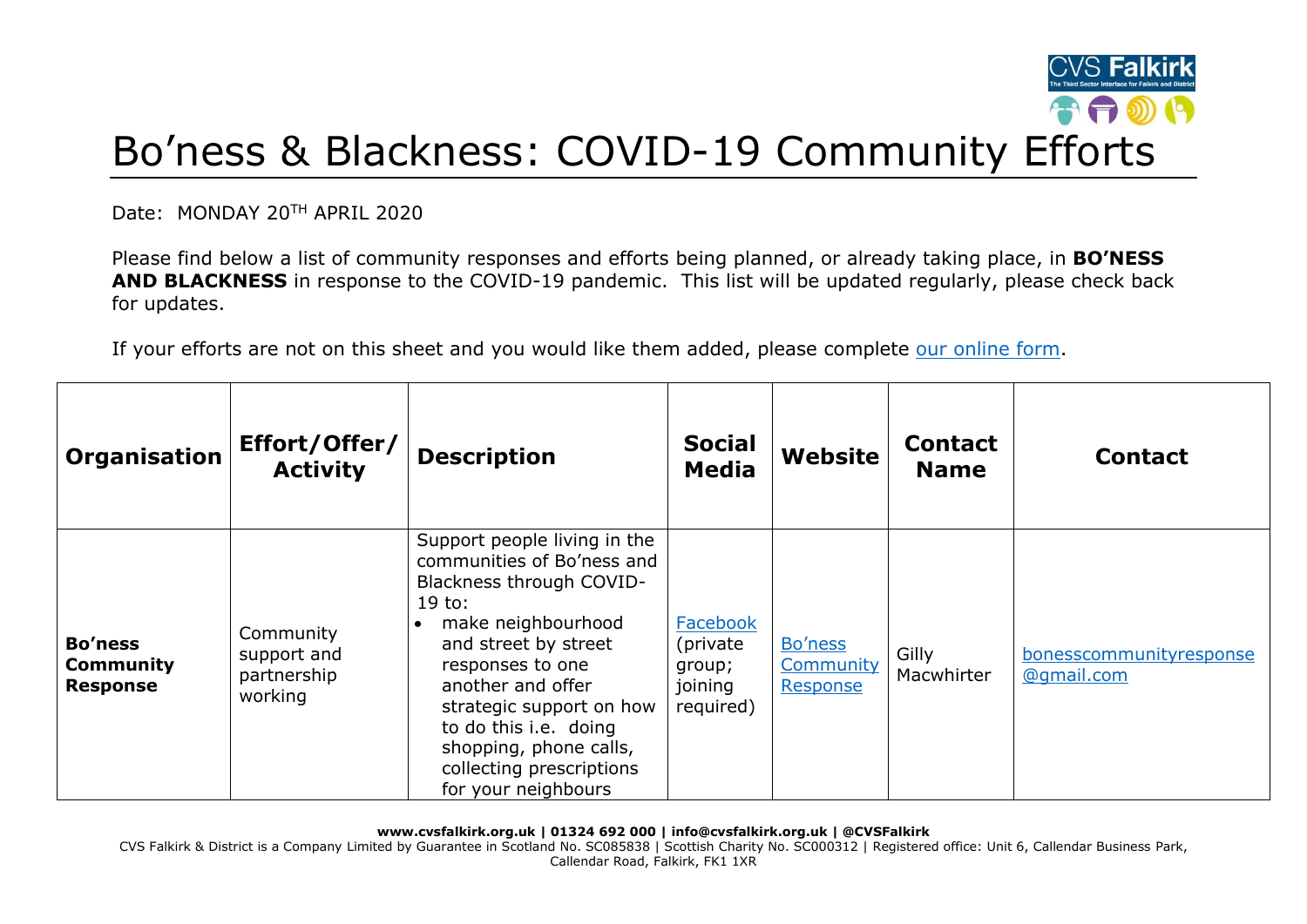

| $\bullet$ | post key information and                         |  |  |
|-----------|--------------------------------------------------|--|--|
|           | resources provided by                            |  |  |
|           | the Council, NHS, and                            |  |  |
|           | CVS ensuring this gets                           |  |  |
|           | to the people who need                           |  |  |
|           | it on our website                                |  |  |
| $\bullet$ | support residents getting                        |  |  |
|           | this crucial information                         |  |  |
|           | in the form mode most                            |  |  |
|           | accessible to those most                         |  |  |
|           | vulnerable in our                                |  |  |
|           | communities                                      |  |  |
|           |                                                  |  |  |
| $\bullet$ | gather information from<br>our communities about |  |  |
|           |                                                  |  |  |
|           | what is happening to                             |  |  |
|           | feedback to the Council                          |  |  |
|           | where appropriate                                |  |  |
| $\bullet$ | offer an emergency food                          |  |  |
|           | bank that works                                  |  |  |
|           | alongside the existing                           |  |  |
|           | <b>Store House</b>                               |  |  |
| $\bullet$ | link and liaise where we                         |  |  |
|           | can with local public                            |  |  |
|           | services such as                                 |  |  |
|           | Community Health,                                |  |  |
|           | Community Police, etc                            |  |  |
| $\bullet$ | link to general pastoral                         |  |  |
|           | support from the local                           |  |  |
|           | churches                                         |  |  |
|           | We believe each neighbour                        |  |  |
|           | knows their own                                  |  |  |
|           | community the best and                           |  |  |

CVS Falkirk & District is a Company Limited by Guarantee in Scotland No. SC085838 | Scottish Charity No. SC000312 | Registered office: Unit 6, Callendar Business Park, Callendar Road, Falkirk, FK1 1XR